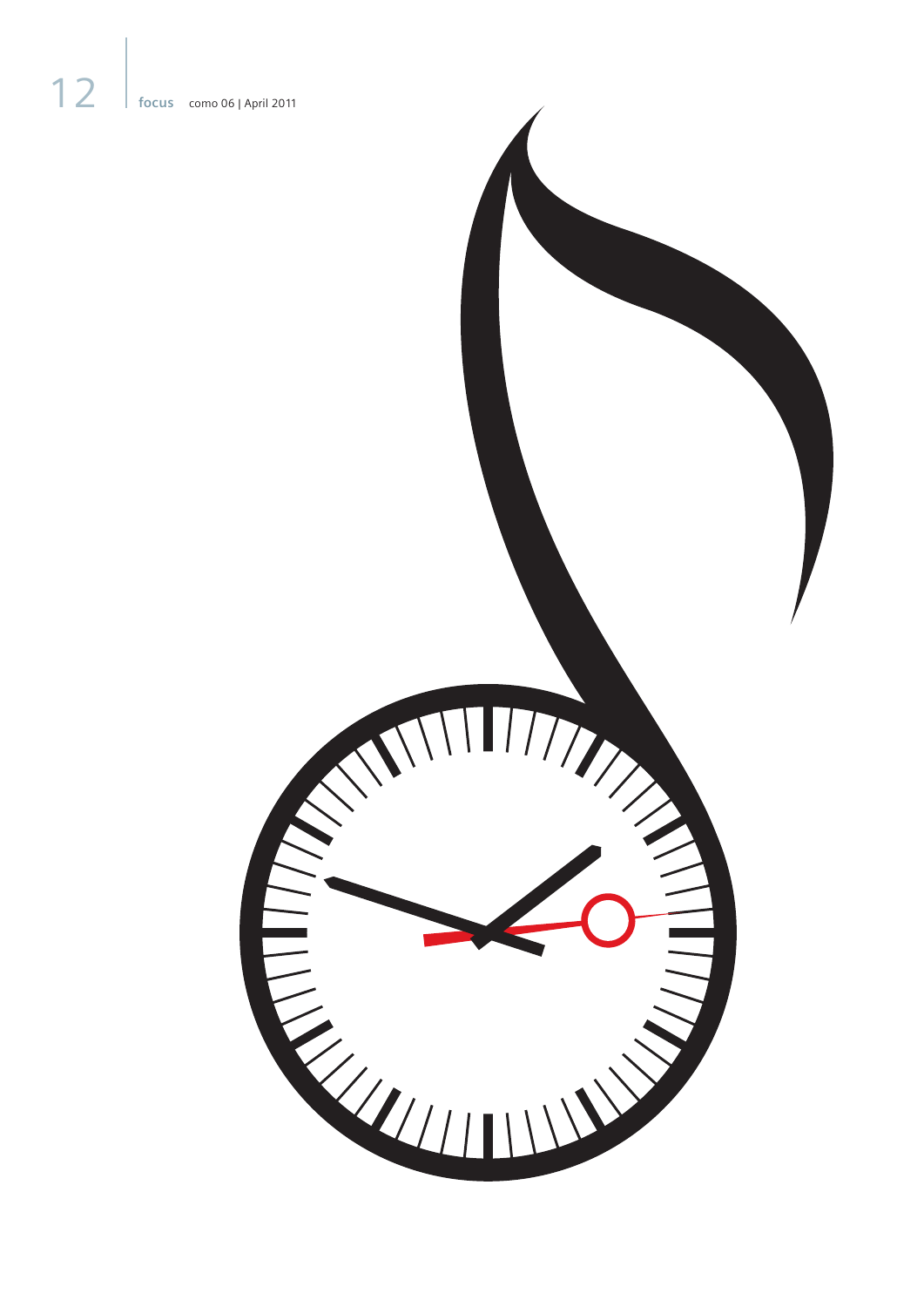# **Measure by measure**

**There's** 

**no time to waste: passenger transport worldwide is set to rise by around 1.6 percent each year up to 2030. This may sound harmless, but it soon adds up – after all, current statistics show that almost 1,000 billion passenger-kilometers are traveled each year in Germany alone. This kind of increase cannot be managed by having even more cars on the roads. More and more people within the catchment areas of cities and metropolitan areas are already using trams, subways and suburban trains for their daily commutes to work as well as their shopping and leisure journeys. However, even public transport capacities can rarely be expanded to the extent necessary to match demand. So how can a growing influx of passengers be managed comfortably, economically and safely? The solution is automation.**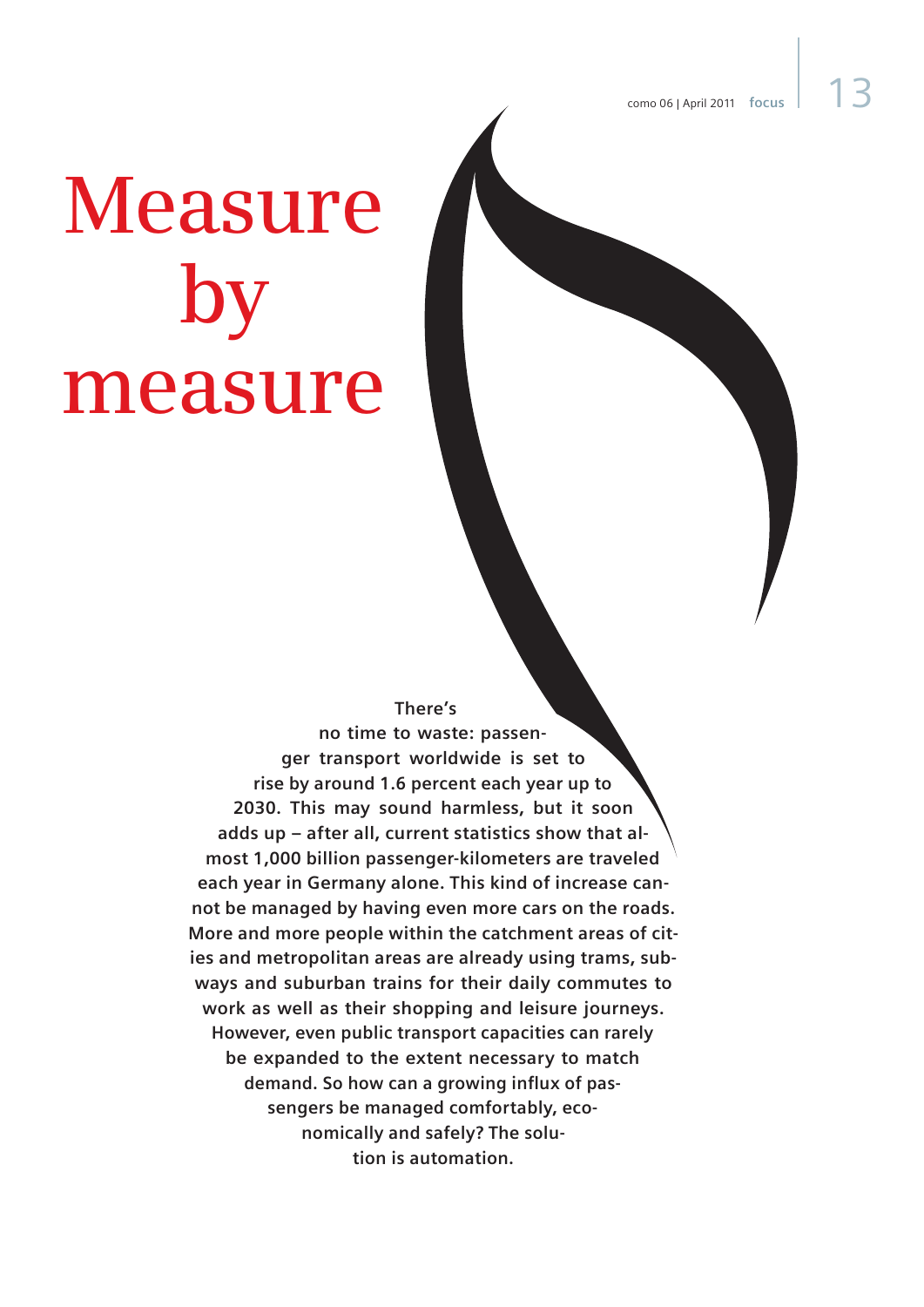





**Metro in Guangzhou: semi-automated for energy efficiency.**

The traffic burden in urban catchment areas is<br>reaching dramatic proportions all over the<br>world; in cities such as Munich, London or<br>Bangkok this has been apparent for some time. he traffic burden in urban catchment areas is reaching dramatic proportions all over the world; in cities such as Munich, London or Although subway and metro trains are among the most advanced means of transport out there, they often struggle to cope with the constantly rising numbers of passengers. Systems suppliers such as Siemens are therefore increasingly looking to automation technologies in order to allow more traffic to pass along designated routes without compromising safety. And because computers perform certain actions more quickly and precisely than humans, automatic train control systems are increasingly being employed for controlling, monitoring and coordinating train operation.

The extent to which the performance of a metro or subway train can be improved in practice also depends on the level of automation (see info box on page 15). Some semi-automated systems display current driving instructions to the driver on the operator console and continuously monitor the permitted train speed. Others automatically complete the journey between two stations or even take over train operation entirely as a driverless system. The fact that passengers can be even safer in such trains than with a driver made of flesh and blood is thanks to, among other things, the proven principle of automatic block signaling. If trains are traveling one behind the other on the same route, they have to constantly keep a safe minimum distance apart.

### **Moving block keeps trains in motion**

With the classic method, called the fixed block method, the route is divided into fixed "blocks." When train 1 enters such a block, stop signals bar any following trains from entering this block. Only when train 1 has left the block again is the next train allowed to enter. The modern moving block method, on the other hand, works with the current position of the train rather than just the block it is in. The position is transmitted by the vehicle itself to receivers along the track. If the length of the train is also measured, as is the case with mass-transit systems such as metros and subways, the estimated braking distance – and thus the actual safety clearance required – can be calculated very precisely. Therefore, the next train does not have to wait at the start of a blocked section; it can drive at a safe distance behind the first train. Trackside signals are no longer required (see info box on page 16).

With Trainguard MT, the modular train control system from Siemens, the moving block principle makes headways of just 80 to 90 seconds possible – allowing the capacity of an existing metro line to be increased by more than 50 percent. No wonder Trainguard MT is now the most popular train control system, used by over 20 metro operators worldwide.

The Chinese capital Beijing is one example. Here, in the run-up to the 2008 Olympic Games, the 25-kilometer subway Line 10 between Wanliu and Jinsong and a 6-kilometer branch to the Olym-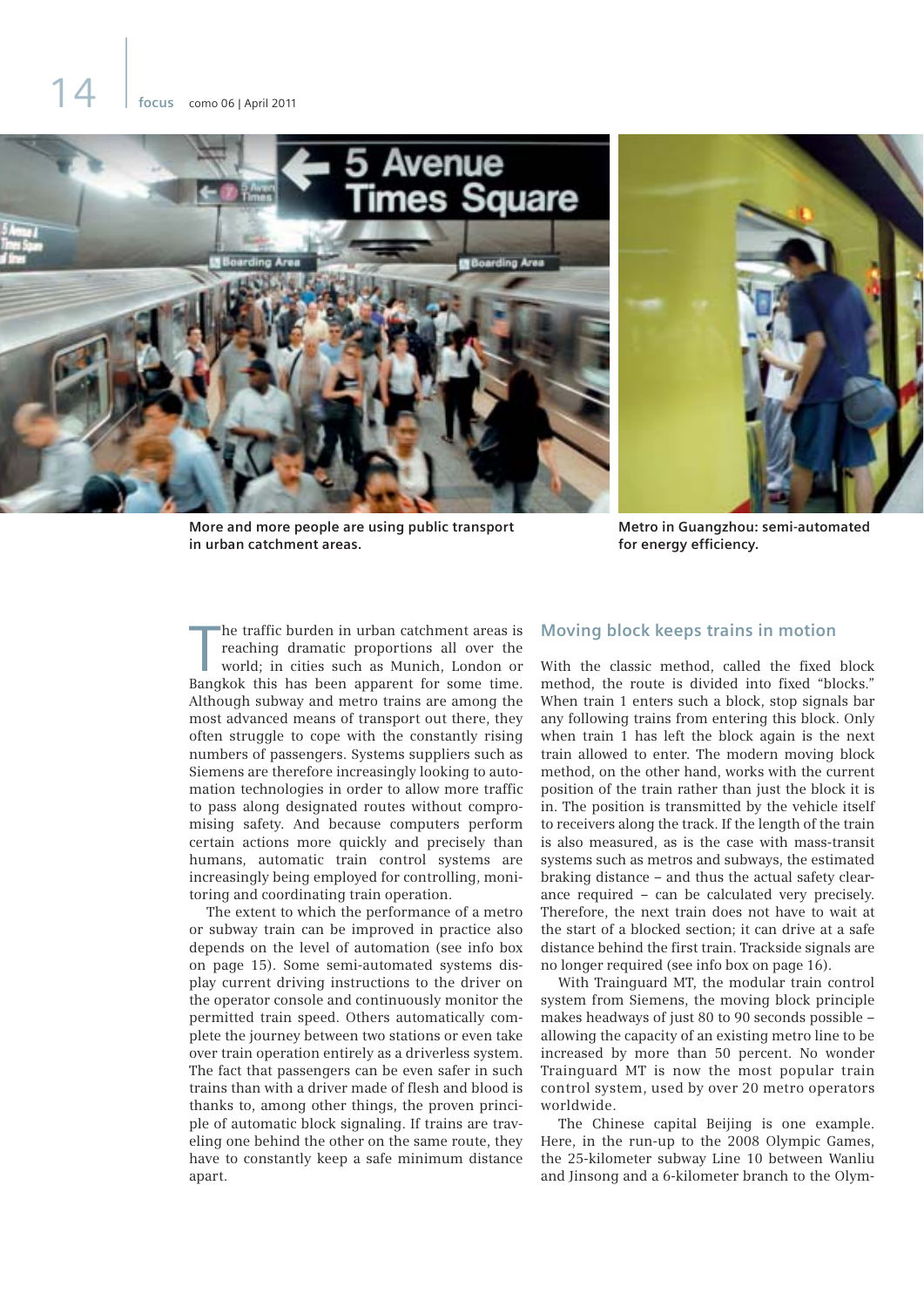

**The U-Bahn in Munich is highly valued by passengers.**

pic Park were constructed from scratch and equipped with the latest control and safety systems. Thanks to Trainguard MT, moving block technology in combination with continuous bi-directional data communication by WLAN radio could be installed for the first time in the Beijing Subway network. This not only means short headways, it also allows the system to react quickly to the current passenger volume.

The fact that Siemens has given its automation platform a modular design also brings other benefits: Trainguard MT uses standard interfaces and is scalable, which means that it remains highly flexible in case infrastructure is upgraded or refitted. For instance, a system that has been previously installed once can simply be adapted to new requirements or subsequently upgraded step by step from supervised operation to semi-automated and even driverless operation. This was the case with New York City Subway's Canarsie Line, which dates back to the 19th century when steam trains traveled between East New York and the Canarsie Pier. In 2006, this was the first place in the world where Siemens completed such an upgrade. Though the process was hardly noticed by the passengers, it is remarkable in certain respects: For one, the line was upgraded from conventional signal technology using the fixed block method to automatic train control with moving blocks. Furthermore, in the transition period trains were in operation both with and without Trainguard MT components. The trains

## **Computer colleague in the next seat**

The various levels of train automation in public transport systems:

#### **Driver-controlled operation**

- No assistance systems<br>• Driving by sight
	- Driving by sight

#### **Semi-automated operation**

- $\begin{array}{c} \hline \text{SCO} \text{Supervision and Control Train Operation} \\ \text{Mapual driving and brain} \end{array}$ 
	- Manual driving and braking
	- Supporting displays in the driver's cab
	- Continuous speed monitoring

 $\overline{\mathbf{S}}$  STO – Semi-automated Train Operation

- Manual departure and braking
- Automatic driving between stations
- Automatic stopping and opening of doors

#### **Driverless operation**

- DTO Driverless Train Operation
	- No driver required
	- Train attendant can intervene in emergency situations
- Operation is automatically controlled and monitored

UTO – Unattended Train Operation

- Designed for operation without a driver or train attendant
- Operation is automatically controlled and monitored